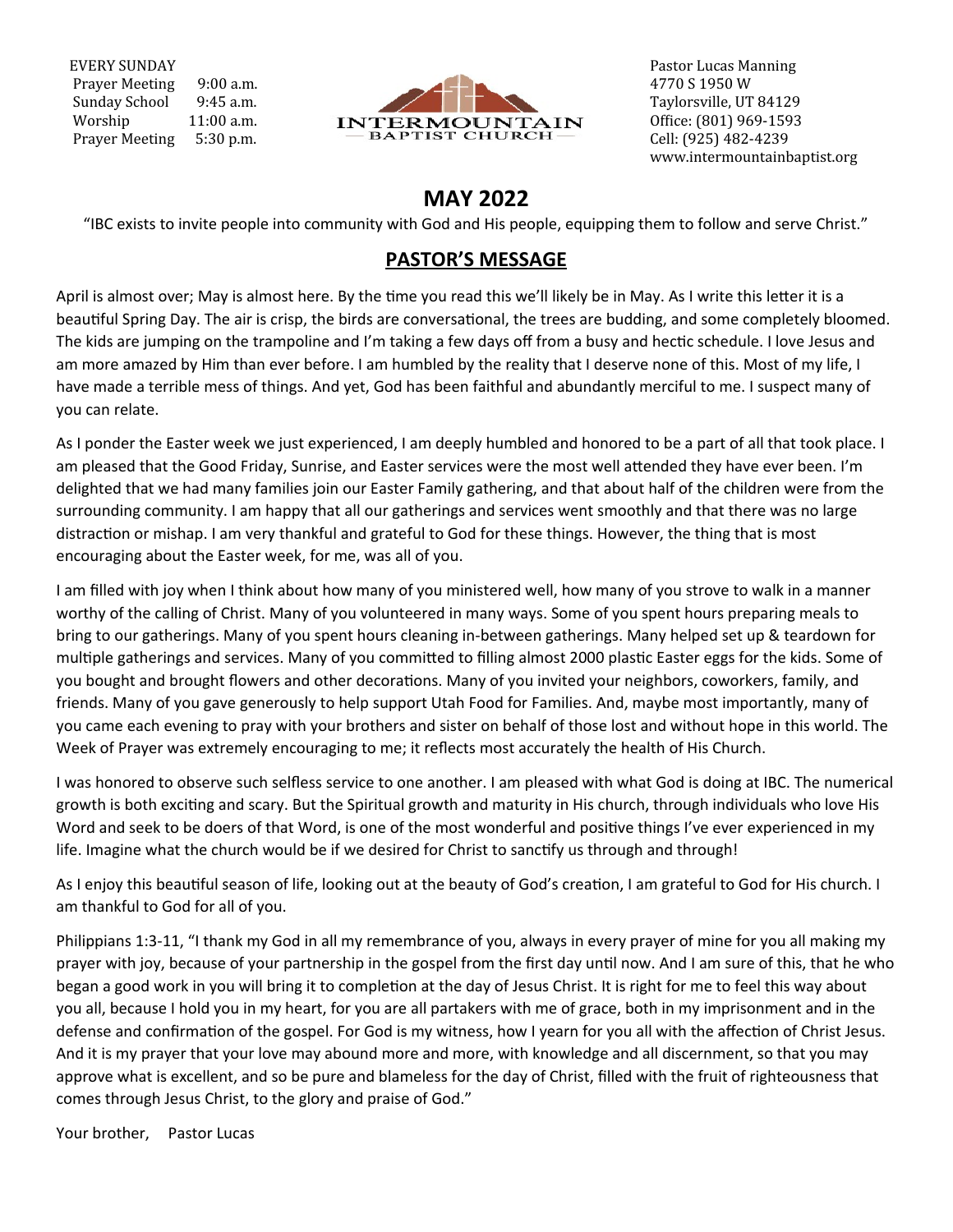#### **SERMON SERIES**

Join us Sunday mornings at 11am as we continue a sermon series through the book of **Ephesians**. In this letter Paul emphasizes that we are reconciled and united to each other and to God through the redemptive work of Christ. This letter will deepen our appreciation for Christ and His Church. Note: all messages can also be found through our live streaming service. Links will be sent out and posted the week of service.

## **ADULT SUNDAY SCHOOL**

Join us every Sunday from 9:45-10:45am for a time of in-depth discussions concerning our brothers and sisters in Christ that have gone before us. We will be looking at many who stood their ground for the truth of the Gospel, even if it cost them everything, including their lives. We look to the past to prepare for the future. There is Sunday School and Nursery for your kids, so come and let's build each other up in the Lord.

## **SUNDAY MORNING PRAYER**

Join us for prayer every Sunday morning **from 9-9:30 am**. One of the greatest blessings is being able to commune with our Lord. Come and join us. **ALL are invited to participate**. **We'll be meeting live in the office building**.

## **SUNDAY EVENING PRAYER**

We are meeting live for Sunday evening prayer, **from 5:30-7:30pm.** We break bread together and then spend time in prayer. Please commit to attending evening prayer as often as you can. **ALL are invited to participate**. Contact Terry or Val with any questions . **Note: We will hold missionary prayer every 4th Sunday of the month. We'll do this directly after service and we will not meet that evening. In May, missionary prayer will be on the 22nd.**

## **NATIONAL DAY OF PRAYER - ALL CHURCH ACTIVITY**

Thursday, May 5th is the National Day of Prayer, and on this Thursday the church campus will be open to all who wish to come together and pray, from 6:30-7:30 p.m. There will be several prayer stations set up in both the Main building and the Office building. If you have any questions, please contact Melanie.

## **USING OUR BUILDING**

Kingdom Glory Church has been meeting at Intermountain from 6:30-8:30 pm on Saturdays, and 3:00-5:00 pm on Sunday.

## **GENERATION: SELFLESS (2022 GRADUATION CEREMONY)**

Join us Saturday, May 28th at 4 p.m. celebrate the 2022 high school and college graduates. More details to come via worship announcements and flyers. Please note, a celebratory dinner will be held as well.

## **2022 BIBLE BEE!**

Bible Bee study and competition is coming to Intermountain Baptist Church. Dr. Tom Edwards will be hosting this event at the church and we're encouraged parents and grandparents to enroll their kids/grandkids. Below is a write-up from Tom with more info.

 "2022 Bible Bee! There is an 8-week family Bible study that occurs between June 6th and August 11th. 5 days per week. It is best if the whole family is involved but one parent could do it. The other element is memorizing the scripture that is provided based upon the age bracket of the kids. This is a lot of work if the parents are really serious about this. But also the most rewarding. There is a test administered at the end and kids that score high enough qualify to go to the national Bible bee and compete for as much as \$100,000 in scholarships. The age brackets are 5 to 6, 7 to 10, 11 to 14, and 15 to 18. We will have every other week meetings to get the kids together and to encourage them and help parents in any way they feel would be helpful. June 9th is the first meeting we will have. There will be four of them. There are also online social groups and other online assistances and encouragement. Check out the website. It's really easy. Biblebee.org - Dr. Edwards."

Please consider registering your kids. We already have quite a few kids from church participating. Please contact Pastor Lucas with any questions.

## **WED. EVENING BIBLE STUDY: 6:30-8:00pm**

We're 1/3 of the way through the Book of Acts learning how Christians "gospeled" the world in just one generation after Christ. Join us for prayer, Bible study and a potluck once a month - at our incredible host's house, the Hedden's This Bible study is open to all and we'll continue meeting through the summer. Come for the teaching, or just come once a month for food and fellowship, but don't forget to come! If you have any questions please contact Jesse or Doris. In May our potluck will be on the 25<sup>th</sup>.

## **BAPTISM SERVICE**

Please see Pastor Lucas if God is leading you to profess your faith in Christ through baptism.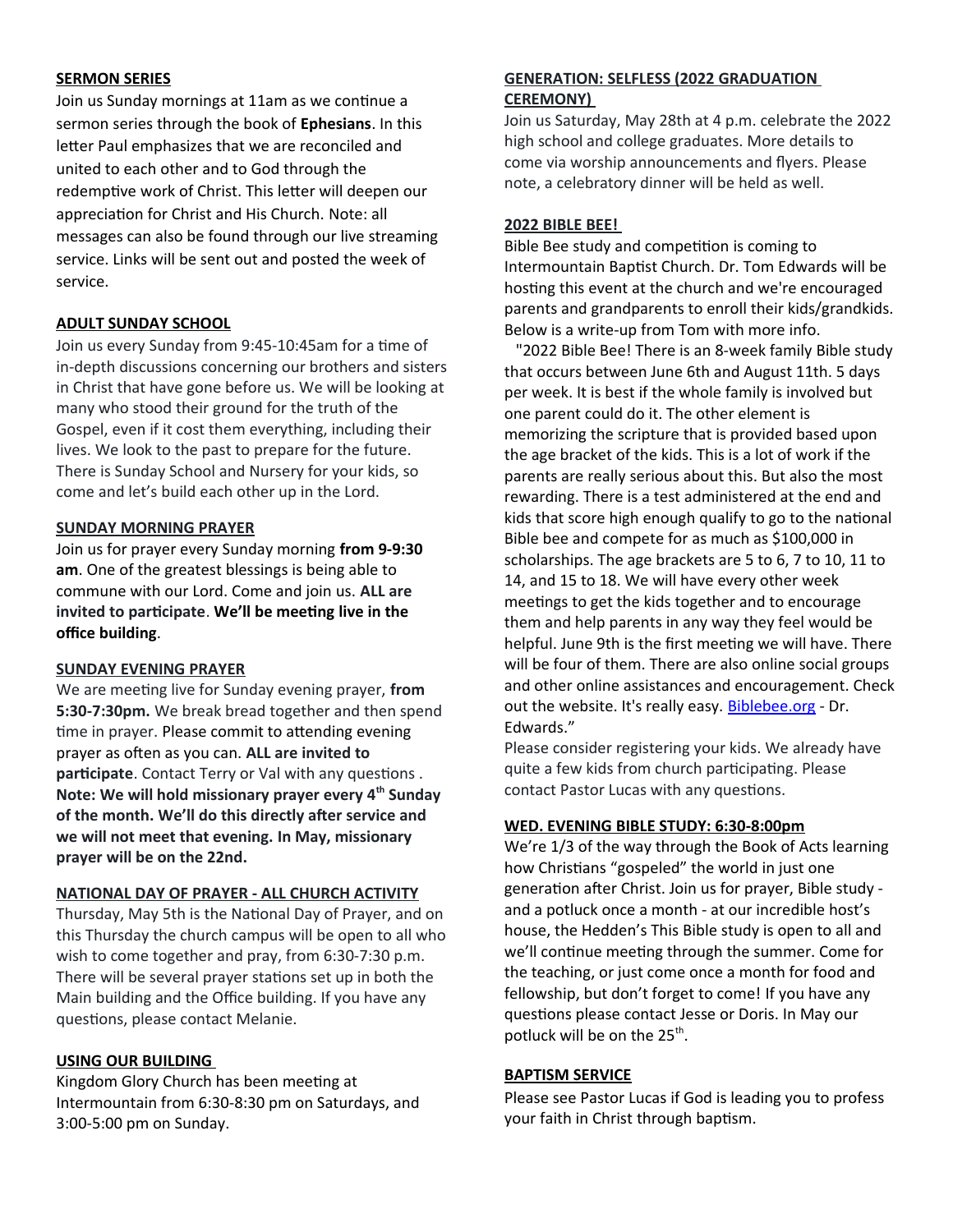## **GOOD NEWS JAIL & PRISON MINISTRY'S BANQUET**

**Benefiting the ministry in Salt Lake County Metro Jail**  Friday, May 6, 7-9:00 pm; Meet & Greet: 6-7:00 pm At Karen Miller Conference Center, 9750 S 300 West,

Sandy, UT 84070 Register Online: goodnewsjail.org/slcbanquet Info: 385 468-8409 or nic.higgind@goodnewsjail.org

## **TUESDAY MORNING PRAYER / FELLOWSHIP**

If you'd like some mid-week prayer fellowship time on **Tuesday morning at 10 am** via zoom please join us. **The link for this meeting is**

https://us04web.zoom.us/j/4566873748 (Meeting ID: 456 687 3748 Password 1950).

## **WOMEN'S MONDAY MORNING BIBLE STUDY**

Precept upon Precept is a Kay Arthur, in-depth Bible study where we interpret Scripture with Scripture and learn how to interpret scripture to understand exactly what it says and how to make application to our lives. There is homework with this study, which we embrace, since it keeps us in the word 5 days a week and helps us learn more about our God.

We are currently studying the **Book of Romans** and will be studying this book until we break for the summer in June. We meet at the church on Monday mornings at 9:30 a.m. and our study lasts for two hours, one of which is watching a video. **We would love to have you join us!** For additional information, please contact Marilyn.

## **MONDAY EVENING WOMEN'S BIBLE STUDY**

Monday Evening Women's Bible Study that meets from 6:30-8 pm is taking a summer break. Two Fellowships are planned for July and August. Bible study will resume in September. Stay tuned for details.

## **LADIES BRUNCH**

Ladies Breakfast Bunch normally meets on the 2nd Thursday of each month. In May we are going to do our Ladies Brunch on **May 17th (which is a TUESDAY), at 11 o'clock.** Contact Deb for RSVP and if you need a ride. **All ladies are welcome, and we'd love to have you join us!**

## **MEN'S BREAKFAST:**

You are invited! This month's Men's Breakfast will be held on Saturday, **May 14th** from 7:30-9am at the church. Bring your appetite, for the Word and breakfast!

## **MEN'S GROUP**

Men's Group: Join us as we dig deep into God's Word while building up our relationship with Him and each other. We are reading through the book of Jeremiah and discussing the similarities found in today's setting. Monthly meetings are held on the 2nd and 4th Saturday of the month here at the church from 7:30-9am. Contact Pastor Lucas with any questions. **Note: In May we will meet on the 14th and 28th.**

## **KIDS OF INTEGRITY**

Kids of Integrity Club is on break until fall! Check out *KOI Summer Club* for information about our Kids Club/Parent Class that will meet during the summer months.

## **KOI SUMMER CLUB: "Summer in the Psalms"**

A "Modified-Version" of IBC's Kids of Integrity Club will be gathering together during the summer months for learning, fellowship & service projects. This Club will be called: *KOI Summer Club* and will meet on Thursdays from 6:30pm-8pm at the church, the same nights that the Youth Group meet! Parents & Kids (Preschool age-6th grade) will be led in devotionals through the Psalms, learning more about God, His Word, & His Creation. We will plan service projects & fellowship meals throughout the summer as well! **MAY MEETINGS: May 12 & May 19!** *(Note: May 5th National Day of Prayer Family Activity 6:30pm-7:30pm).*

## **NURSERY MINISTRY**

Our nursery is for children under 4 years old and is available during Sunday School & Sunday Service. All of our volunteers have passed a background check and we are working even more on keeping this room extra clean & sanitized! If you would like more information or if you are interested in joining our Nursery Team, please see Robin Manning.

## **CHILDREN'S SUNDAY SCHOOL**

Children's Sunday School is for children 4 years old through 6th grade. This is a wonderful opportunity for your children to grow in their knowledge of God's word through songs, verse memory and bible lessons. We have wonderful Sunday School teachers who truly enjoy teaching these children. Sunday Mornings 9:45am-10:45am.

## **CHILDREN'S CHURCH**

Children's Church is for children ages 4 through 4th grade and meets during the sermon time each Sunday. The Children's Church Class is currently focusing on learning about the Kings of Israel. If you would like to volunteer, want to learn more or have any questions, please contact Robin Manning.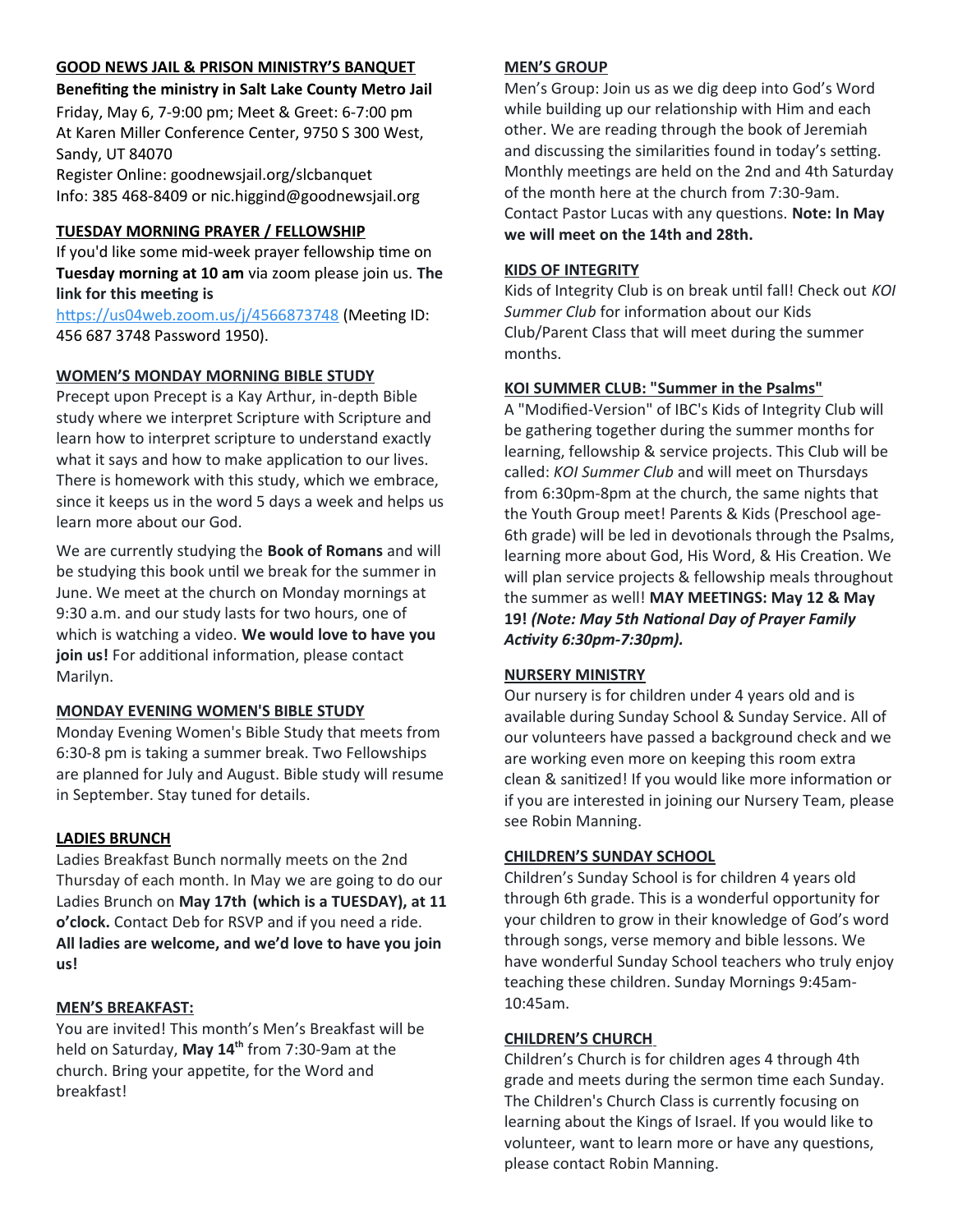## **B.L.A.S.T.**

Becoming Light And Spreading Truth! BLAST is a Sermon Note-Taking Club that takes notes during the sermon and earns points! BLAST is primarily for children who are in 4th-6th grade.

## **BACKGROUND CHECKS**

For the protection of our children, all volunteers (18+ years old) involved in ministry to children and youth need to complete a background check. Contact Mary and she will send you the link you need to your email. You will not be allowed to participate in ministry involving minors (younger than 18) until you have completed a background check. Thanks for your cooperation

#### **GENERATION: SELFLESS (YOUTH GROUP, THURSDAYS)**

The youth group of Intermountain Baptist—more commonly known as Generation: Selfless—**meets Thursday Nights from 6:30 to 8:00 p.m.** in the youth room (Office Building at IBC). This small group is geared toward middle school and high school students (grades 7<sup>th</sup>-12<sup>th</sup>) and focuses on Jesus, the Word of God, and learning what it means to daily live for His Kingdom call. Please come and join us as we learn what it means to be a committed follower of Jesus Christ. We have just started our "Theology of Hymns" study. For more information on our studies and upcoming events, please see the "Generation Selfless Bulletin Board" located in the church Fellowship Hall. If you have any questions, please contact Youth Director, Melanie. **NOTE: Group will meet every Thursday this month, save for May 5th (due to family activity) and May 26th (due to graduation prep).**

## **GENERATION: SELFLESS (THE MARK, SUNDAYS)**

The Generation: Selfless youth group also **meets Sunday mornings from 9:45 to 10:45 a.m.** for Bible study and fellowship. This class—known by the youth as THE MARK-is for all  $7<sup>th</sup>$ -12<sup>th</sup> graders and meets in the youth room (Office Building). We are in the midst of our new study "Witness" via the Awana Advocates program. For more information on THE MARK studies and upcoming activities, please see the "Generation Selfless Bulletin Board." If you have any questions, please contact Melanie. **NOTE: THE MARK will meet every Sunday this month.**

## **NATIONAL DAY OF PRAYER - ALL CHURCH ACTIVITY**

See previous write-up on pg. 2

## **GENERATION: SELFLESS "STUDY RIGHT FRIDAY NIGHT" FELLOWSHIP**

"Study Right **Friday Night**" **occurs once a month from 4:00 to 8:30 p.m**., and is open to all 7th-12th graders. The purpose of this night is to receive homework aid, learn study skills, prepare for upcoming tests, and to exercise and improve students' reading ability! Following a two hour block of study and tutoring, students will also help prepare dinner and expand their culinary expertise. The evening is generally rounded out with an epic game of trivia (ladies vs. gents) or another type of fellowship activity. Unlike other youth group events, this activity takes place at Melanie's home **NOTE: Study Right will take place on Friday, May 13th.**

## **GENERATION: SELFLESS (SELFLESS SATURDAY)**

Selfless Saturday church cleaning is open to all youthers and their families. During this time we will serve the body of IBC by cleaning the Main building and the Office building. This fellowship meets from **9 to 10 a.m.** If you have any questions, please contact Melanie. **NOTE: Selfless Saturday will take place on Saturday, May 7th.**

## **GENERATION: SELFLESS (2022 GRADUATION CEREMONY)**

Join us Saturday, May 28th at 4 p.m. celebrate the 2022 high school and college graduates. More details to come via worship announcements and flyers. Please note, a celebratory dinner will be held as well.

## **VISITATION TEAM/MINISTRY**

Being able to stay in touch with people in the congregation, as well as those in the community, is extremely important to our mission as the Body-of-Christ. With this in mind, we are assembling a team of volunteers who can help call, email, and visit people associated with IBC. We need your help in this. The goal is to build up a team, training them and equipping them, to do this ministry well. Please consider volunteering for this critically important ministry. Keep an eye out for updates and details.

## **DEADLINE FOR JUNE NEWSLETTER INPUT**

**Monday May 9 is the absolute deadline for receiving input for the June 2022 IBC Calendar and Newsletter**. Please send material to Don. **This means that Pastor Lucas will have to get his input for June to me by May 6, before he leaves for his Preaching Retreat.**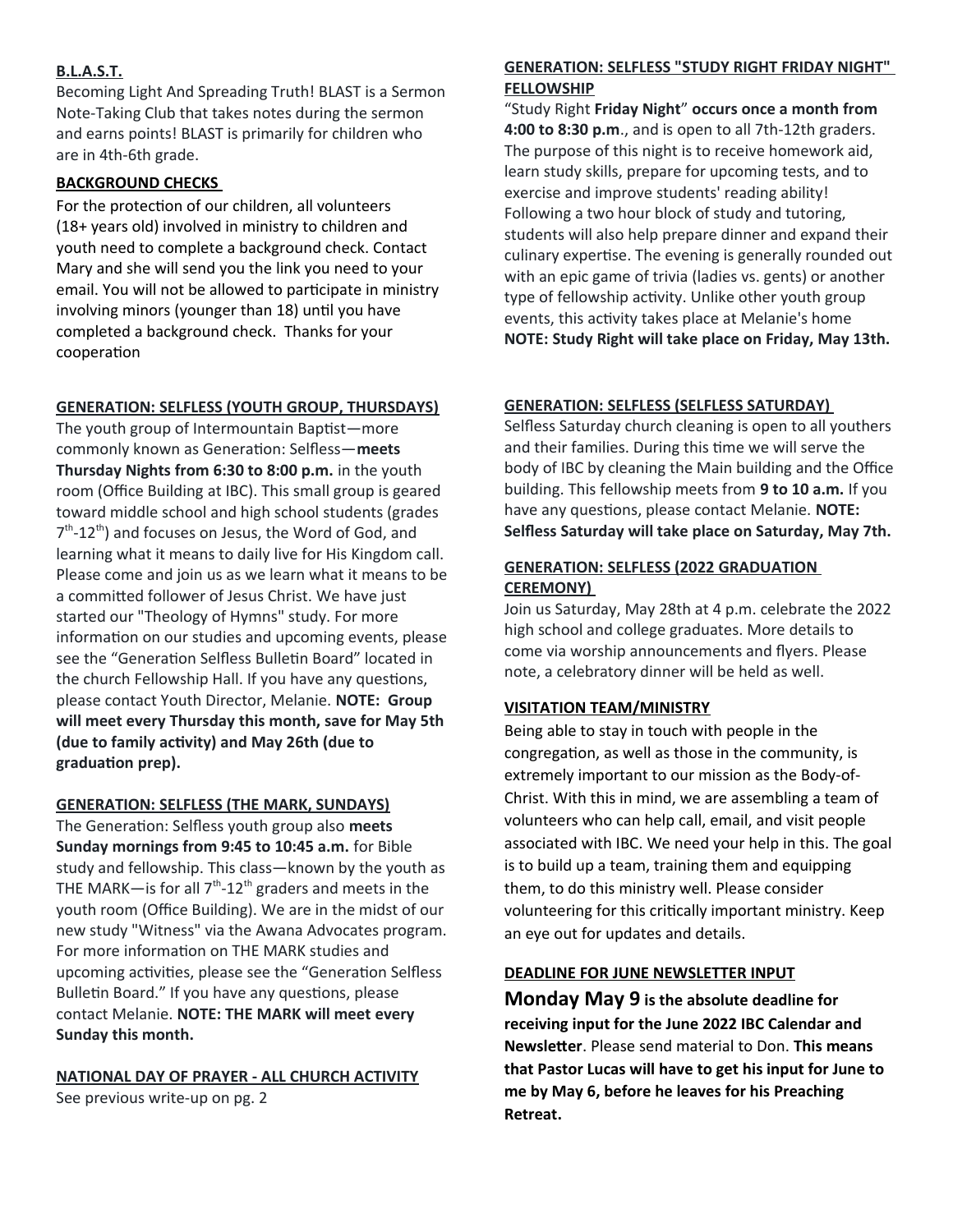#### **FRIENDLY REMINDER**

Please do not use the Intermountain Directory for the purpose of solicitation or give out any directory information (address, phone #, email address, birthday or anniversary info, names of children, etc.) to those outside of the church without permission.

## **BENEVOLENT FUND OFFERING**

Each month (on communion Sundays) we receive our benevolent fund offering. Our benevolent fund supports members of our church family who are struggling financially. If you would like to contribute, please write "benevolent" on the memo line of your check and drop it in the offering plate. Thanks.

#### **FOOD PANTRY**

Did you know that IBC has a food pantry? We've just completed construction on expanding our pantry so that we are able to store more items. If you, or anyone you know could use some groceries, please contact Elder Patrick H.

#### **DIRECTORY UPDATES**

-Recent New members: Terry and Arnette "Arnie" -Tim and Christina



| Sharon "Sherrie" Aupperle     | 5/4  |  |  |
|-------------------------------|------|--|--|
| Jonathan Cordaro              | 5/6  |  |  |
| Geneva "Gigi" McNeal (Lloret) | 5/6  |  |  |
| Paley Martin                  | 5/9  |  |  |
| Marlene Kenyon                | 5/11 |  |  |
| <b>Tiffany Paulsen</b>        | 5/11 |  |  |
| Kristy Amiker                 | 5/17 |  |  |
| Marilyn Bickley               | 5/20 |  |  |
| Sharon Langenegger            | 5/20 |  |  |
| Roman McNeal (Lloret)         | 5/21 |  |  |
| Cynthia Edwards               | 5/26 |  |  |
| Lila Manning                  | 5/27 |  |  |
| David Arnold                  | 5/30 |  |  |
| David Boggess                 | 5/31 |  |  |
| Roger Tschanz                 | 5/31 |  |  |

#### **GOOD NEWS CLUB**

**Please continue to pray** that God will open a door for the GNC to begin after school programs at Vista Elementary. We may also have an opportunity to begin a club at another local elementary school, however, our desire is to continue at Vista. Please pray for wisdom and patience as we wait on the Lord.

#### **BOARD MEETING**

The Board normally conducts its meetings on the third Wednesday of the month at 6:30pm… and at other times on an as-needed basis**. In May the Board meeting is on the 18th.**

## **CHURCH LEADERSHIP TEAM STAFF**

Lucas Manning, Sr. Pastor\* Melanie Henderson, Youth Director

#### **ELDERS & DEACONS/DEACONESSES:**

-ELDERS: Patrick Hanagarne\*, Terry Henderson\*, Rick Nadeau\*, Palmer Pattison\* -DEACONS: Roger Tschanz\*, Jack Tracy\*, Rex Hedden, Caleb Jackson -DEACONESSES: Valori Henderson\*, Marilyn Bickley, Lois Tilghman \*Denotes Board member

## **MARK YOUR CALENDARS**

- Apr 28: KOI End of Year Celebration for ALL (BBQ)
- May 5: National Day of Prayer-All Church Activity
- May 6: Good News Jail & Prison Ministry's Salt Lake
- County Metro Jail Annual Banquet
- May 8: Mother's Day
- May 9-13: Pastor's Preaching Retreat
- May 27: Senior Graduation Ceremony
- Jun 12: BBQ at the Tracy's
- Jun 19: Father's Day
- Jul 1: IBC Independence Day Celebration
- Jul 11-14: Vacation Bible School (VBS)



| Joshua and Rebekah Dimik    | 5/4  |
|-----------------------------|------|
| <b>Rick and Anne Nadeau</b> | 5/4  |
| Gail and Shar Hollingsworth | 5/8  |
| Jim and Marilyn Bickley     | 5/20 |
| Randy and Robin Meiser      | 5/20 |
| Rex and Doris Hedden        | 5/30 |
| Randy and Robin Meiser      | 5/20 |
| Rex and Doris Hedden        | 5/30 |

Josh